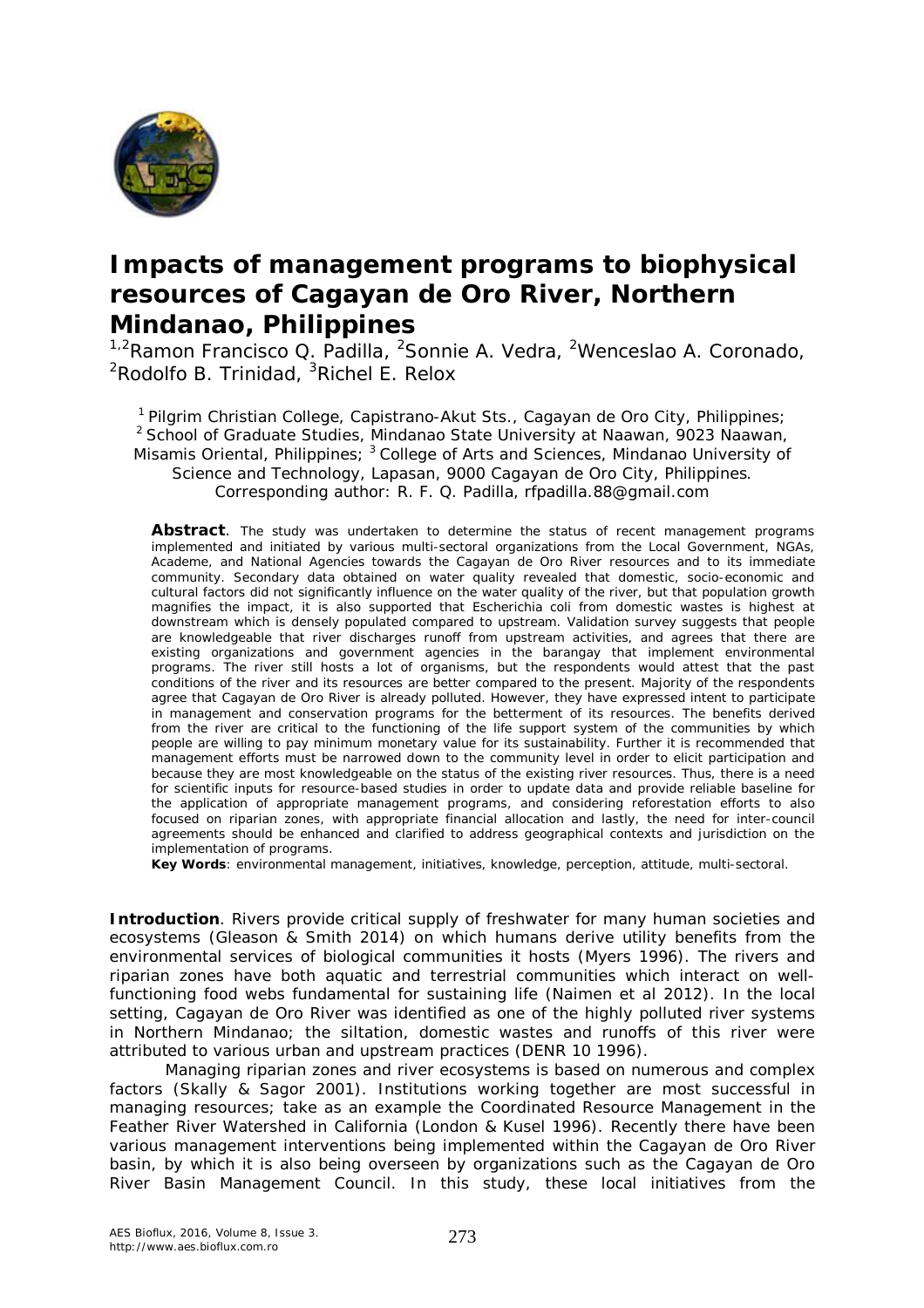Government, non-Government, and Multisector Agency programs will be assessed to understand the current status and fate of the river, along with the current status of selected biophysical parameters obtained from recent studies conducted on the river resources. The residents in the area will also be interviewed to determine their knowledge and perceptions about the river and its uses, and their attitude towards the management and conservation of the river resources. The result of this study will be used as future reference in terms of river resource management and even inputs to the formulation of management policies by the CDORBM Council and alike, that will mitigate environmental degradation of river ecosystems.

**Material and Method**. The study commenced during the month of June 2016. Three sampling stations for the socio economic survey shall be established on the riparian communities covering three Barangays which is geographically attributed to the River System (Figure 1); Station 1 Kauswagan (downstream) and Station 2 Carmen situated midstream and directly adjacent to the river outflow areas, and Station 3 Lumbia which is situated upstream.



Figure 1. Location of the sampling stations in Cagayan de Oro River, Cagayan de Oro City, Northern Mindanao, Philippinnes.

Demographic profile was gathered to indicate the communities' general belongingness in terms of gender, age, civil status, highest educational attainment, source of income and type of housing. Total sample size (s) from the number of respondents (N) was determined using Sample Size Determination Table (Krecjie & Morgan 1970).

Validation survey of peoples knowledge, perception, attitude and cost valuation (willingness to pay) was obtained using structured questionnaires translated to local dialect which is cebuano.

Recent studies about biophysical resources of Cagayan de Oro River (i.e. organisms, water quality) were referred to secondary data (obtained from Raagas & Villuaneva 2014; Lubos & Japos 2010) were referred to secondary data that determine present conditions of selected biophysical parameters and resources of the river.

Primary data was analyzed using descriptive statistics through percentages and means and illustrated using two-dimensional graphs and tables.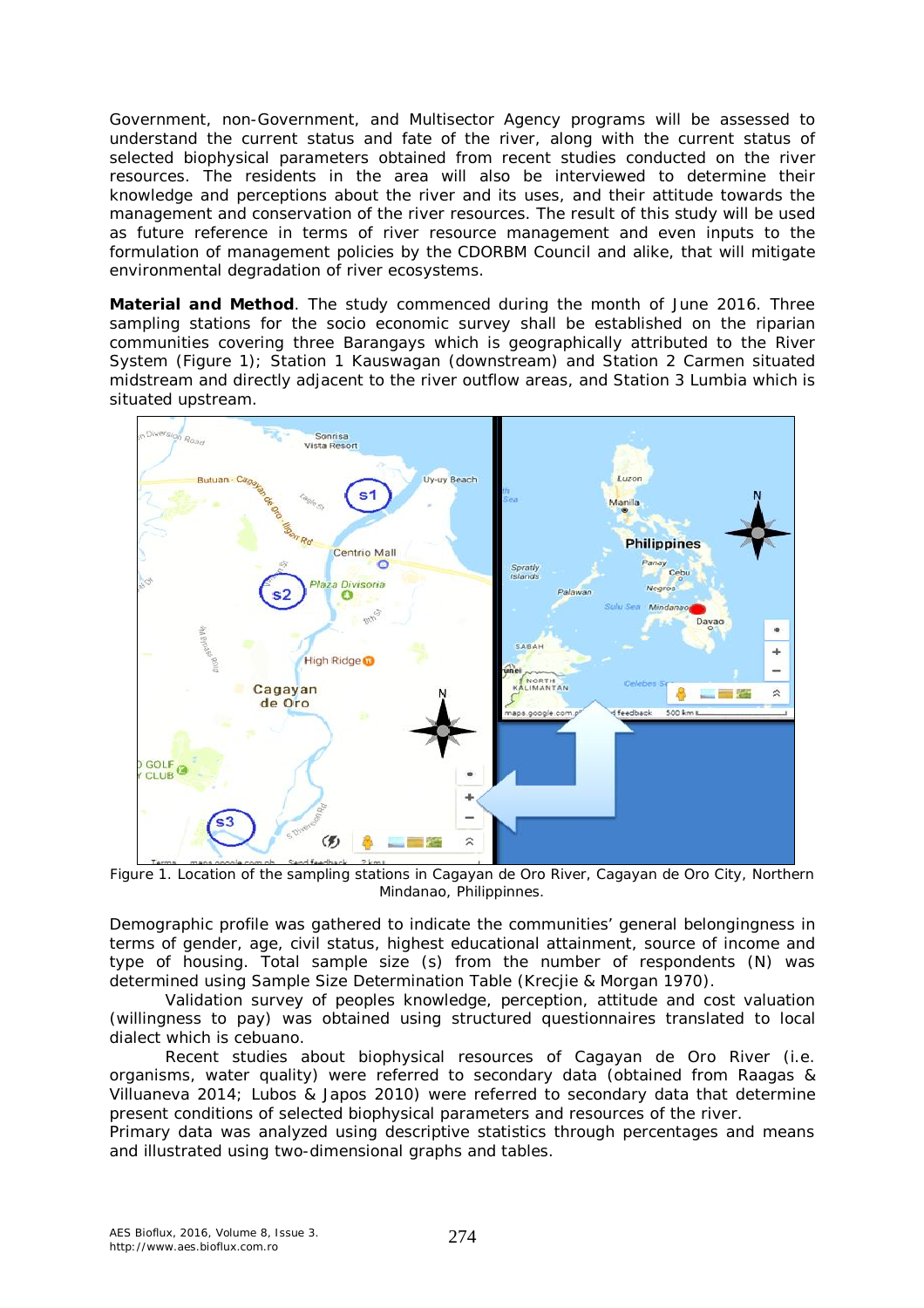## **Results and Discussion**

*Biophysical resources.* The Cagayan de Oro River Watershed covers an approximate of 137,933.77 hectares is provided by eight tributaries namely Bubunawan-Cagayan Rivers by which 23% (32,117 ha) is landslide prone of the total área, while erosion prone areas covers 32% (44,287 ha) of the total areas. A study conducted by Raagas & Villanueva (2014) revealed that domestic, socio-economic and cultural factors did not significantly influence on the water quality of the river (Table 1), but that population growth magnifies the impact of these factors.

Table 1

|  |                            |  | Water quality values on selected water stations in Cagayan de Oro River |  |
|--|----------------------------|--|-------------------------------------------------------------------------|--|
|  | (Raagas & Villanueva 2014) |  |                                                                         |  |

| Water<br>parameter        | Station 1<br>Balulang Cagayan<br>de Oro City | Station 2<br>Nicdao Cagayan<br>de Oro City | Station 3<br>Balaon Talakag<br><b>Bukidnon</b> | <b>DENR DAO 1990-</b><br>34 Std. Waste<br><b>Water Values</b> |
|---------------------------|----------------------------------------------|--------------------------------------------|------------------------------------------------|---------------------------------------------------------------|
| BOD (mg $L^{-1}$ )        | 2.67                                         | 2.75                                       | 3.0                                            | 5.0                                                           |
| Chloride (mg $L^{-1}$ )   | 5.33                                         | 2.99                                       | 1.83                                           | 250.0                                                         |
| Color (PCU)               | 70.49                                        | 73.36                                      | 117.24                                         | 50.0                                                          |
| DO (mg $L^{-1}$ )         | 8.79                                         | 8.85                                       | 8.89                                           | 70.0                                                          |
| рH                        | 7.55                                         | 7.26                                       | 7.14                                           | $6.5 - 8.5$                                                   |
| TDS (mg $L^{-1}$ )        | 119.17                                       | 116.17                                     | 86.83                                          | 50.0                                                          |
| Temperature $(^{\circ}C)$ | 25.17                                        | 24.51                                      | 23.48                                          | 3.0                                                           |
| TSS (mg $L^{-1}$ )        | 57.17                                        | 102.84                                     | 95.91                                          | 50.0                                                          |

BOD - biological oxygen demand; DO - dissolved oxygen; TDS - total dissolved solids; TSS - total suspended solids.

In a similar study in Indonesian Ciliwung, Sunter and Krukut Rivers, it is suggested that the overall water quality was poor and very poor (caused due to heavy metals that did not exceed their current water quality standards). This is a similar case that the rivers are also their sources of raw water materials for municipal supply and is a recipient of wastes from inhabitants and industries (Palupi et al 1995).

The average total fecal coliform values obtained have exceeded the acceptable value set by the DENR (1990). This indicates that fecal contamination of the river water quality is above the guidelines at 1000 fecal coliform organisms/100 mL. Whereas downstream areas (i.e., Brgy Bonbon) has the highest level of fecal contamination and upstream (i.e., Dansolihon, Table 2) has the lowest (Lubos & Japos 2010).

Table 2

| Sampling area     | Total coliform count | Fecal coliform count | Escherichia coli |
|-------------------|----------------------|----------------------|------------------|
|                   | (MPN/100 mL)         | (MPN/100 mL)         | (MPN/100 mL)     |
| <b>UPSTREAM</b>   |                      |                      |                  |
| 1. Mambuaya       | 3500                 | 5990                 | 3420             |
| 2. Dansolihon     | 11833                | 2496                 | 1296             |
| 3. Bayanga        | 8300                 | 6933                 | 3980             |
| <b>MIDSTREAM</b>  |                      |                      |                  |
| 4. Lumbia         | 4400                 | 3400                 | 3230             |
| 5. Upper Balulang | 9566                 | 7270                 | 5629             |
| 6. Nazareth       | 13733                | 4976                 | 2056             |
| <b>DOWNSTREAM</b> |                      |                      |                  |
| 7. Isla de Oro    | 13733                | 6866                 | 1730             |
| 8. Kauswagan      | 13733                | 6933                 | 6933             |
| 9. Bonbon         | >16000               | 8300                 | 7066             |

Coliform load values (Most probable number method/MPN) among upstream, midstream and downstream stations at Cagayan de Oro River (Lubos & Japos 2010)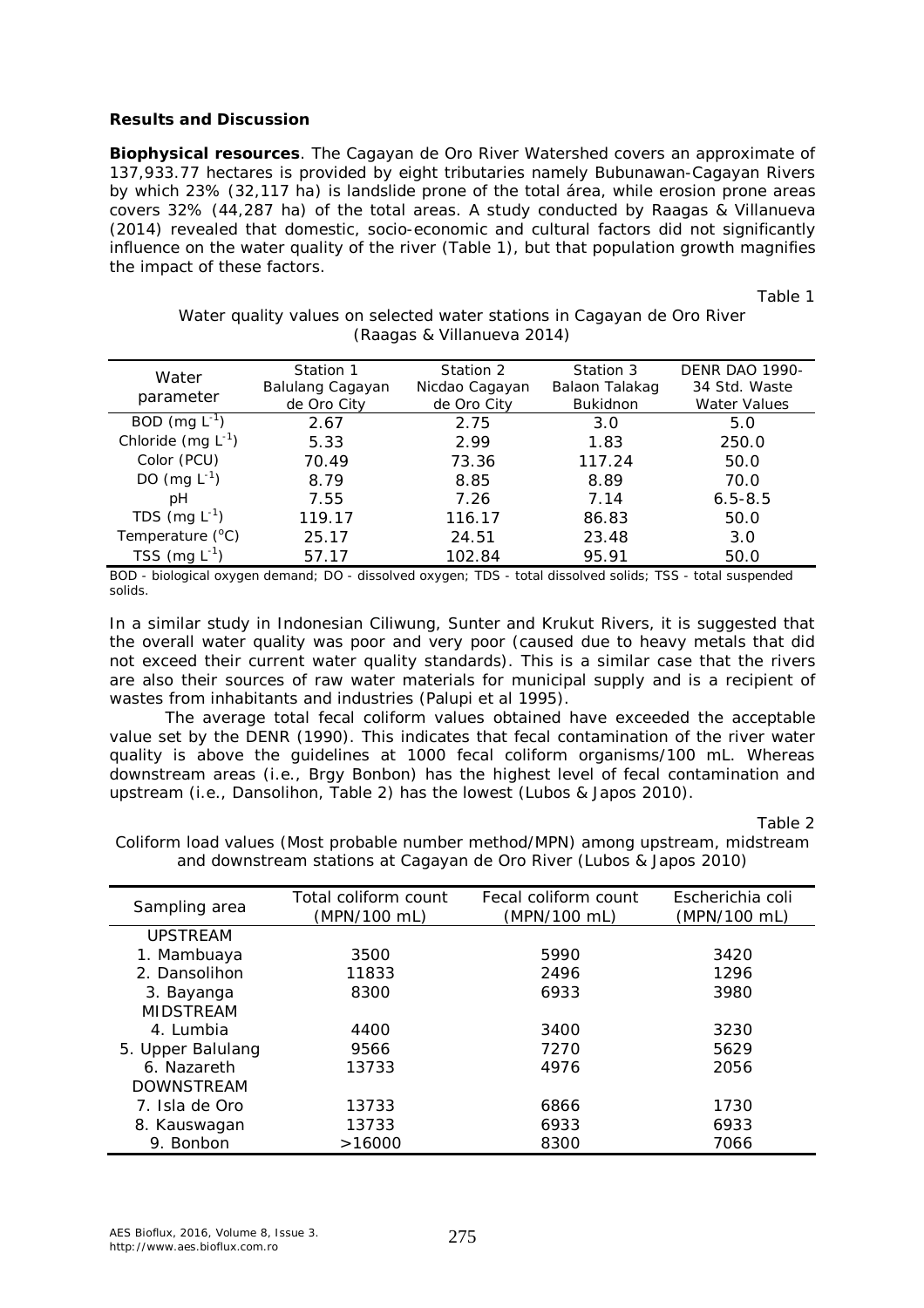Water pollution due to change of organic natural composition and accumulation of microorganisms can cause death and diseases, and reduce availability and survival of aquatic organisms. It can also reduce the reproduction reproductive ability of of aquatic organisms due to the occurrence of diseases (Enger & Smith 2000).

*Management programs.* The Cagayan de Oro River Basin Managemnt Council (CDORBMC) serves as the governing body for the operation supervision and management programs. The council was organized for the rehabilitation, protection, and management of the river basin's resources. The Urgency for the formation of CDORBMC was realized because of the Cagayan de Oro river basin's timely vulnerability to climate change and multi-hazard risks.

From the Academe the "Safer River Life Saver Foundation, Inc." of Liceo de Cagayan University (LDCU) aimed to protect and enhance the ecology of the Cagayan de Oro River. SRLSFI is a community service in extension and research to maximize benefits that is derived from the river's vast potential resources for the best interest of society, its programs include local capacity building related to health and sanitation, education, livelihood development, and skills development. They also work with indigenous people. The environmental programs include: solid waste orientation, clean-up drive, tree planting/tree growing, river patrol/monitoring, coastal resource management and ecotourism.

National initiatives such as the River Basin Control Office (RBCO) DENR 10 accounts to Cagayan de Oro River Basin and has close ties with River Basin Organization (RBO) such as the Cagayan de Oro River Basin Management Council (CDORBMC) in implementing management programs. The RBO is responsible for the crafting of River Management Master Plans that will be endorsed by the River Development Council and RBCO for National budget appropriations of the DENR. The agency has also designated the river basin as a "water quality management area" or WQMA (DENR Administrative Order No. 2013-18). Other programs includes funding from foreign agencies such as Japan International Cooperation Agency (JICA) partnered with Department of Public Works and Highways (DPWH) to develop infrastructural flood control projects

**Socio-economic profile**. The survey for validation covered a total of 250 respondents living directly in the riparian communities. Among the three stations almost all respondents are evenly distributed according to gender (52 percent male and 48 percent female, Station 1). There were more female respondents in Station 2, with 60 percent female, compared to 40 percent male. Station 3 however comprise of 47 percent male and 53 percent of female respondents (Figure 2). Majority of the respondents belong to the middle aged group (36-45 years old) with 36 percent of the population (Figure 3). Most of the respondents surveyed are generally young, followed by those at 26-35 years old and 18 to 25 years old with 22 and 18 percent, respectively. In terms of civil status, most of the respondents were married, comprising to more than 60 percent of the population (Figure 4). Educational attainment of the respondents mostly belonged to tertiary level, with 50 percent of the respondents (Figure 5). These could be attributed to the fact that the sampling stations are located near schools and provides greater opportunities for higher educational attainment. Results showing distribution of respondents according to sources of income suggests that majority of the respondents within the sampling areas are self-sustaining with 37 percent having medium to large size business enterprise. Thirty (30) percent of the respondents are employed in private institutions while 28 percent are unemployed (Figure 6). Those employed with the government are only a minimum of 5 percent among the total respondents. Majority of respondents have concrete type houses (58%) while the rest, comprising 42 percent, have wooden houses (Figure 7).

It is important that people, especially those in the communities, acquire appropriate knowledge and awareness about the concepts and status of natural resources in the environment (Palmer 1998) so that critical judgment can be achieved. When asked whether Cagayan de Oro River discharges runoff from upstream activities, majority of the respondents, with 55.25 percent, agreed (Table 3). It is evident that after occurrence of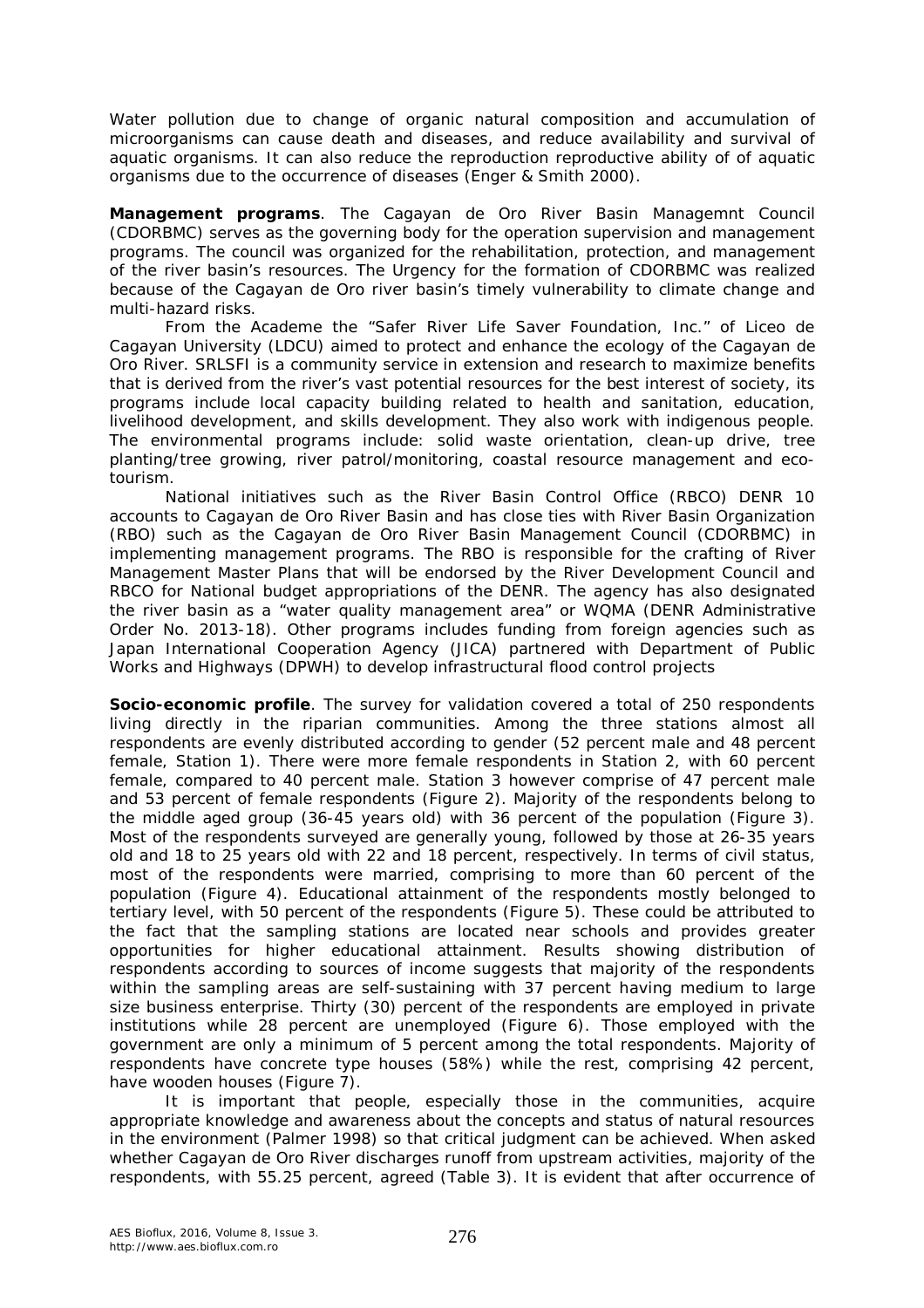rain the river is visibly filled with runoff being discharged downstream to the estuary and coastal areas. The respondents also agree that there are existing organizations and government agencies in the barangay that implements environmental program concerning the status of the river (67.58%). The community respondents within the riparian area agree that the river still hosts a lot of organisms such as fishes (61.47%) but would attest that the past conditions of the river and its resources are better compared to the present (55.25%). The respondents agree that the river resources are important to humans (59.17%).



Figure 2. Percent distribution of respondents according to gender among the three sampling stations.



Figure 4. Percent distibution of respondents according to civil status.





Figure 3. Percent distribution of respondents according to age.







Figure 7. Percent distribution of respondents according to type of housing.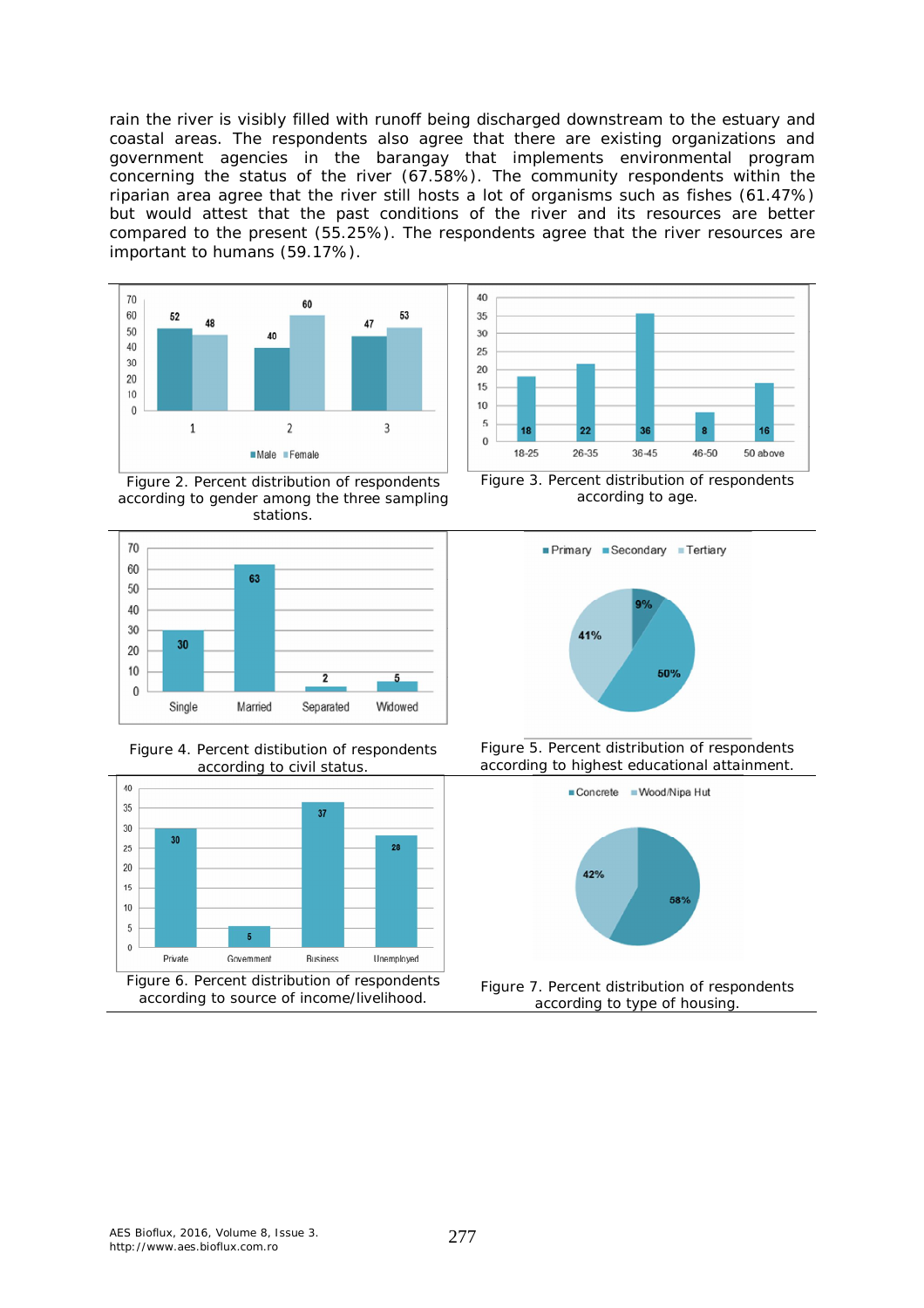Table 3

## Respondents knowledge on the river resources

|                                                                                                                                        | SА    | А     |       | SD   |
|----------------------------------------------------------------------------------------------------------------------------------------|-------|-------|-------|------|
|                                                                                                                                        | 96)   | (%)   | (%)   | (%)  |
| 1. Cagayan de Oro River discharges runoff from various<br>activities upstream including the estuary and coastal areas                  | 38.81 | 55.25 | 4.57  | 1.37 |
| 2. There are organizations and government agencies in the<br>barangay with environmental program concerning the status of<br>the river | 24.20 | 67.58 | 7.76  | 0.46 |
| 3. River organisms such as fish and others are still plenty in<br>the river?                                                           | 24.77 | 61.47 | 10.09 | 3.67 |
| 4. The condition of the River and its resources are much better<br>in the past years than today                                        | 36.53 | 55.25 | 3.65  | 4.57 |
| 5. The river resources are important to humans                                                                                         | 37.61 | 59.17 | 1.83  | 1.38 |

SA - strongly agree; A - agree; D - disagree; SD - strongly disagree.

The people that live within the riparian zone and those locate their activities, such as fishing adjacent to river environments are some of the reasons why rivers and the natural habitats have been destroyed or altered. Rivers ecosystems have been used extensively as dumping grounds for domestic and industrial wastes generated by the activities associated with human settlements and coastal developments (National Academy of Sciences 1995).

The survey also assessed the respondents' perception regarding the status of the river and what activities have contributed to these changes. Fifty four (54%) percent out of two hundred fifty (250) respondents agree that Cagayan de Oro River is already polluted and 38 percent more have indicated that they strongly agree. Majority of the respondents, constituting 56.74 percent, agree that pollution is contributed by mining and deforestation activities going on upstream while 32.56 percent of respondents also strongly agree. This majority also agree (63.55%) that pollution in the rivers affects the riparian community, including the abundance of organisms that thrive in the river and coastal areas (67.61%, as shown in Table 4).

Table 4

Respondents perception on the activities that contribute to the status of river

|                                                                                                                                                          | SА    | А     | $\left( \right)$ | <i>SD</i> |
|----------------------------------------------------------------------------------------------------------------------------------------------------------|-------|-------|------------------|-----------|
|                                                                                                                                                          | (%    | ′%)   | 96)              | '%)       |
| 1. Cagayan de Oro River is already polluted                                                                                                              | 38.43 | 54.63 | 5.55             | 1.39      |
| 2. Mining and deforestation is the major contributor of<br>sedimentation in the rivers                                                                   | 32.56 | 56.74 | 9.30             | 1.40      |
| 3. Pollution in Cagayan de Oro River greatly affects the nearby<br>and riparian communities                                                              | 32.71 | 63.55 | 3.27             | 0.47      |
| 4. Pollution in the river affects the abundance of organisms in<br>the river and coastal areas                                                           | 29.10 | 67.61 | 2.82             | 0.47      |
| 5. The people are knowledgeable about the activities and<br>different organizations working in their barangay which<br>concerns the welfare of the river | 22.54 | 53.05 | 22.54            | 1.87      |
| 6. Destruction of the river ecosystem is a government concern                                                                                            | 22.90 | 40.19 | 23.36            | 13.55     |
| $\mathcal{C}$ atrapaly careey $\Lambda$ careey $\mathcal{D}$ disearce, $\mathcal{C}$ atrapaly disearce                                                   |       |       |                  |           |

SA - strongly agree; A - agree; D - disagree; SD - strongly disagree.

Rivers habitats like marsh and mangrove forests act as filters for pollutants and excess sediments and nutrients out of the water. For this reason, rivers, while being some of the most fertile ecosystems, are also some of the most polluted (Salcomby – Kingsbridge Estuary Conservation Forum 2002). In the Philippines, the deposition of sand and silt at bottom of bays and rivers have shallowed most river systems and destroyed the natural grounds of freshwater fishes (NEPC 1983; MSU Naawan FSTDI 1995). This case is also true for Cagayan de Oro River.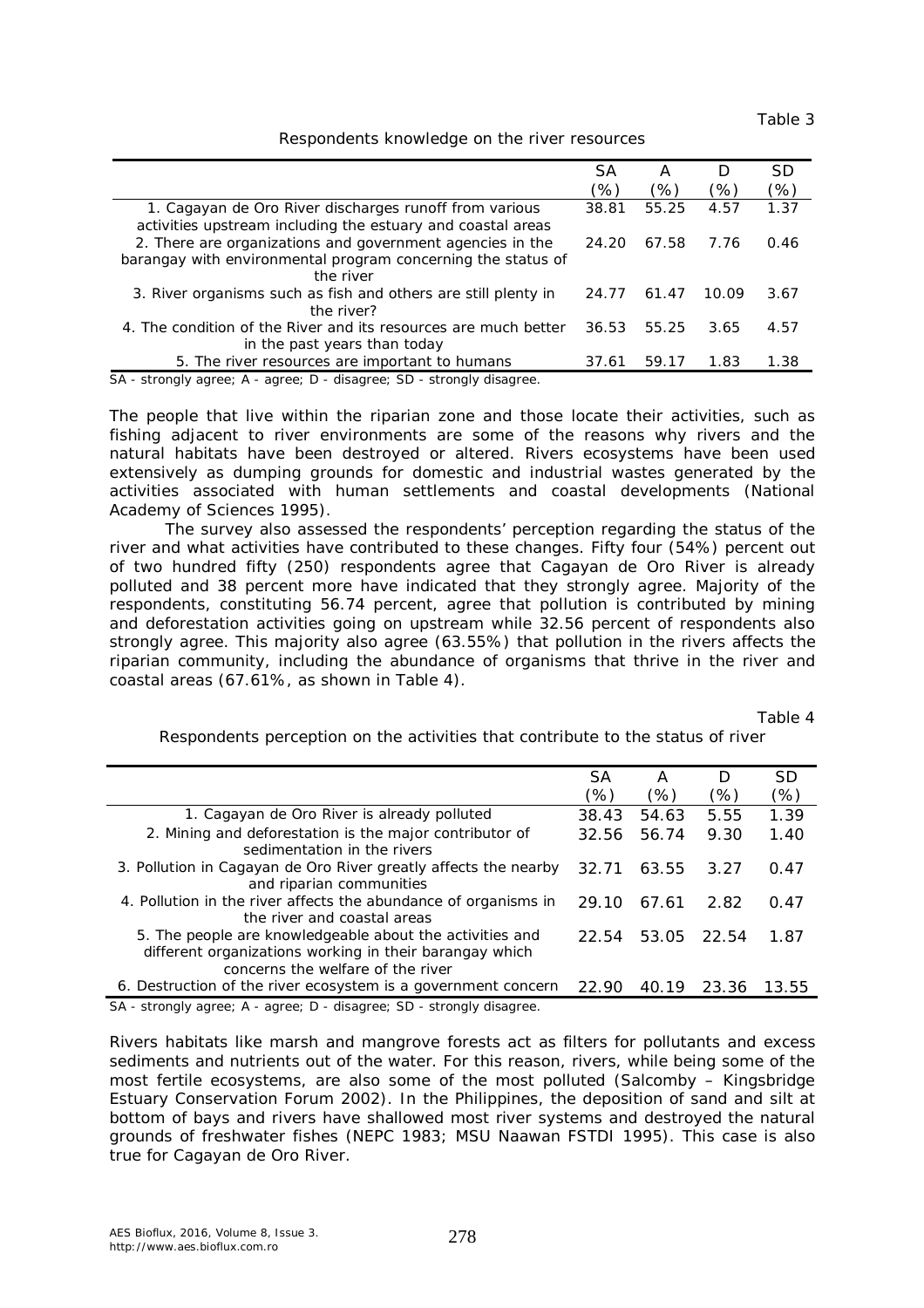Finally, respondents were assessed to determine their level of attitude towards conservation of Cagayan de Oro River based on their knowledge and perception on the rivers resources. Majority of the respondents (57.48%, shown in Table 5) agree that mining and deforestation activities upstream should be prohibited, if not, regulated. Fifty (50%) percent agree that the river ecosystem, along with its ecological services, must be protected. In addition, some 48 percent of the respondents strongly agree to the idea. Respondents, about 52.80% of them agree and 45.33% strongly agree that there is a need for an educational enhancement program that focuses on the importance of river resources for the people of the community. People should also participate and play a significant role in the management programs being implemented by the local government unit (LGU) and other active organizations for the betterment of the river and the protection of its resources.

Table 5

|                                                                       | SА    | А     |      | <b>SD</b> |
|-----------------------------------------------------------------------|-------|-------|------|-----------|
|                                                                       | (%)   | (%    | (%)  | '%)       |
| 1. Mining and deforestation should be prohibited upstream             | 38.79 | 57.47 | 3.27 | 0.47      |
| 2. The river ecosystem must be protected                              | 48.36 | 50.70 | 0.00 | 0.94      |
| 3. The people should be taught about the importance of river          | 45.33 | 52.80 | 1.40 | 0.47      |
| resources in a community                                              |       |       |      |           |
| 4. People should participate in management and conservation           | 42.99 | 55.61 | 0.47 | 0.93      |
| programs of LGU and other respective organizations for the            |       |       |      |           |
| betterment of the River and its resources                             |       |       |      |           |
| SA - strongly agree; A - agree; D - disagree; SD - strongly disagree. |       |       |      |           |

Respondents attitude towards the status of the river

The benefits derived from the river as an ecological system and the benefits from its natural resources are critical to the functioning of the life support system of the communities. Cagayan de Oro River contributes to the community, both directly and indirectly, and therefore represents an economic value. The survey assessed the respondent's willingness to pay the corresponding price-range-value estimates which were given (Figure 8).



Figure 8. Percent distribution of annual willingness to pay for the conservation of Cagayan de Oro River.

Results indicate that majority of the respondents, with 60.39 percent, are willing to pay the minimum price range value of 50.00php to 100.00php on an annual basis. The key concern among environmental economists is that the annual value of the environment is estimated to be about twice that of annual income. In other words, the value of the environment is priceless (Whitehead 2006).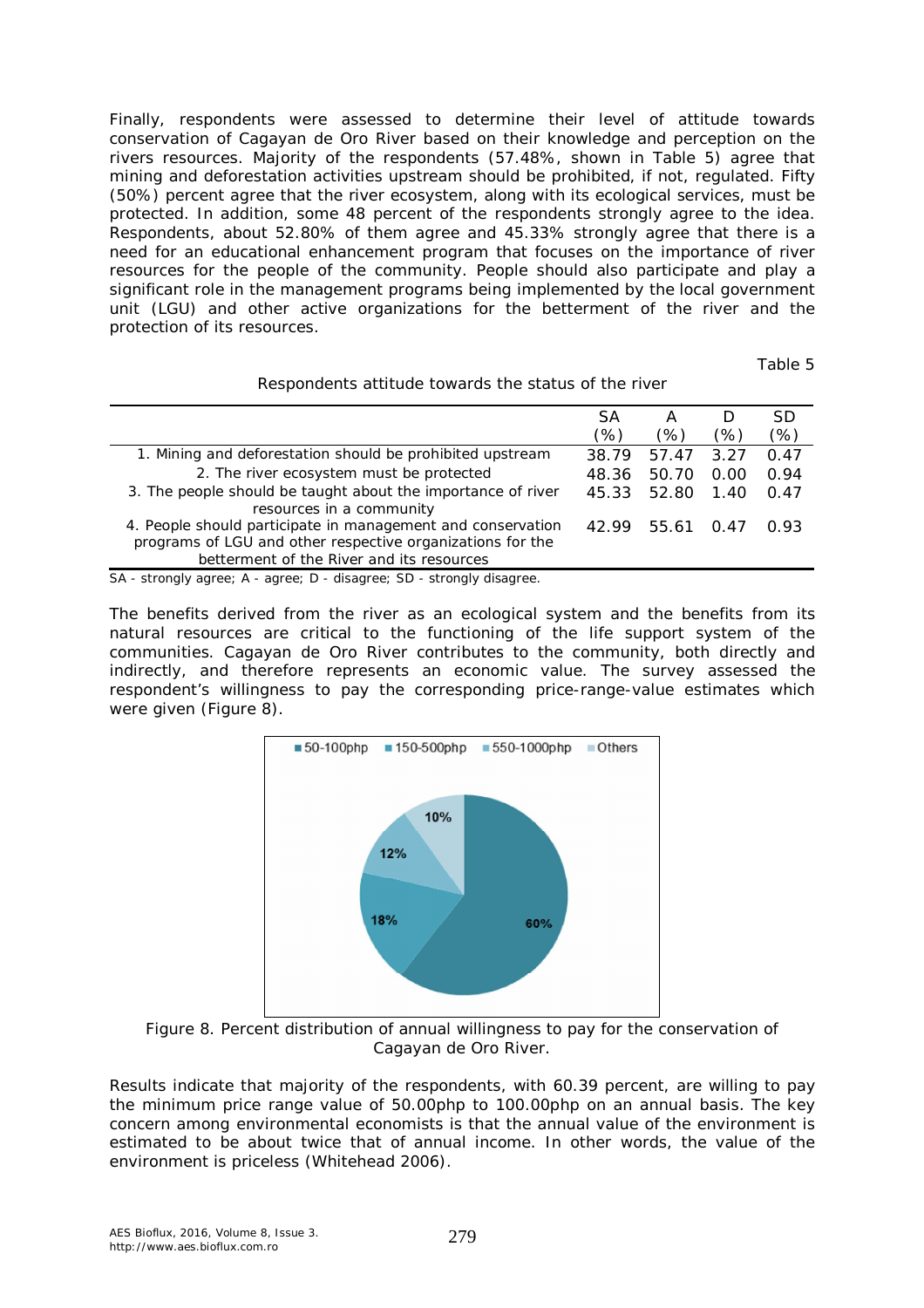**Conclusions and recommendations**. Management programs being implemented in the Cagayan de Oro River Basin by multi sectoral agencies, is important to ensure sustainability of biophysical resources and to understand the level of knowledge, perception, and attitude of people towards valuing river resources situated in the riparian communities. Thus, this study integrates baseline data from management programs, biophysical resources and socio-economic variables in formulating an enhanced environmental management scheme.

Results of the Knowledge, Perception, and Attitude (KPA) survey suggest the need for ecological literacy among community members, particularly for those in the riparian communities. The knowledge to be obtained by the people is necessary to comprehend the interrelatedness and interdependence occurring in the ecosystem that would elicit an attitude of stewardship of the rivers' resources. Because there is high awareness, this awareness should be a driving force to stimulate action to improve the status of the river. And by acknowledging that there is an environmental problem existing, reforms should entail that communities and stakeholders must be more cognizant about the state of environment. Degree of environmental awareness involves a personal commitment to work to solve environmental problems. It also proposes a viable approach for integrated water management that would involve the creation of a framework of alternative river basin management scenarios that can combine inputs from the various scientific disciplines.

Cagayan de Oro River Basin does not lack the necessary programs, management interventions, and support needed to establish sustainable practices for the rivers natural resources. Local, regional, and national initiatives has already been set to fully operate in addressing resource base, socio-economic, and disaster issues concerning the river basin. Although there are areas needed for improvement particularly on the recent status of the river's biophysical resources (i.e. water quality and organism). There are still a lot of improvements to be done on the programs especially those that are resource based. Additional scientific inputs must be established by encouraging the academe and even the scientific community whether local or national to further studies within the river's biophysical resources, this is to update data and provide reliable baseline for the application of appropriate management program. Further, reforestation and forest rehabilitation must not only focused on watershed and upstream areas but also on the riparian zones itself, such as areas near the riverbanks to that would serve as natural erosion controls.

The resource based approach on management would also require appropriate funding support that may be coming from concerned group such as NGAs, NGOs, sectoral organization and must especially from the local and national government, to be considered as a priority program addressing very crucial ecosystems in the country. Proper accountability and monitoring should also be observed for the funding of these programs.

Much can be done through multi-sectoral cooperation from the academe, government agencies, non-government agencies, private/sectoral group, and most importantly the local communities which should be primary drivers in developing change. Validation implies that there is high level of awareness in terms of the people knowledge, perception and attitude towards the rivers status and resources. And there is a clear regard for people valuing the sustainability of the river, given that these community members are dependent on both direct and indirect benefits provided by the river ecosystem.

The people express its intent to participate in the involvement on local programs implemented by the LGU for the sustainability of CDO River; this implies that the LGU and perhaps other agencies should maximize this opportunity on the people's involvement and also implement the initiatives up to the community level. Whereas, local community members are empowered and enhanced to do the leg work in promoting environmental awareness and regulate resource use.

Although such partnerships are already established, the need for inter-council agreements should be enhanced and clarified to address geographical contexts and jurisdiction of the implementation of programs, whereas, local council and organizations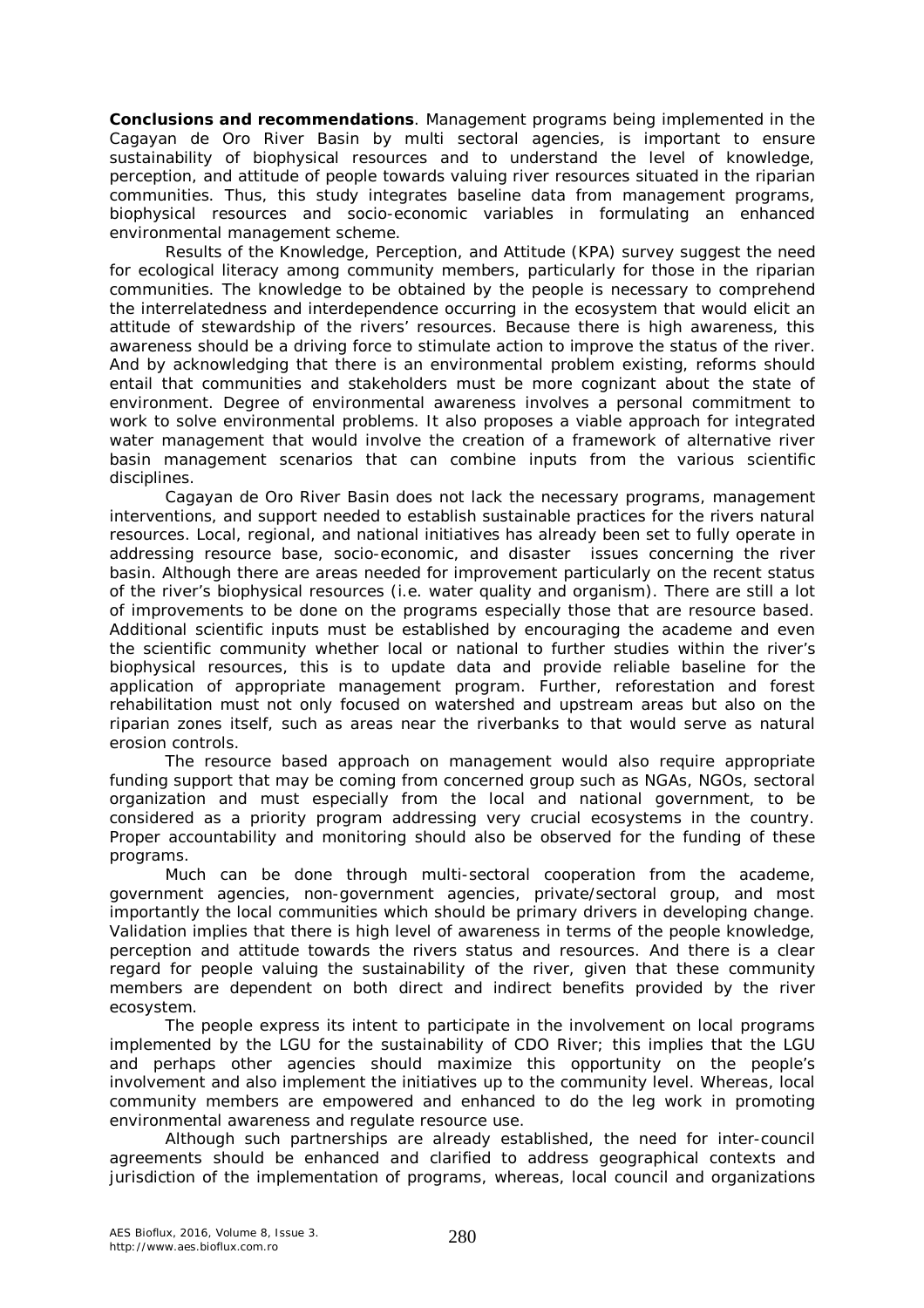could work together and have proper delineation on management areas especially that rivers are encompassing and connects different provinces and regions (i.e., watershed of Cagayan de Oro River may cover two or more provinces).

## **References**

DAO 1990-34 In: Revised Water Usage and Classification Water, pp. 16.

- DENR 10, 1996 Ecological profile of Misamis Oriental, Macabalan, Cagayan de Oro City, pp. 29-41.
- Enger E. D., Smith B. F., 2000 Environmental science: a study of interrelationships. McGraw Hill Inc., USA, pp. 85-86.
- Gleason C. J., Smith L. C., 2014 Toward global mapping of river discharge using satellite images and at-many-stations hydraulic geometry. Proceedings of the National Academy of Sciences of the USA 111(13):4788-4791.
- Krejcie R. V., Morgan D. W., 1970 Determining sample size for research activities. Educational and Psychological Measurement 30:607-610.
- London J., Kusel J., 1996 Applied ecosystem management; coordinated resource management in the Feather river watershed. In: The Status of the Sierra Nevada Vol. III: Sierra Nevada Ecosystem Project, Final Report to Congress. Wildland Resources Center Report 38: University of California at Davis.
- Lubos L. C., Japos G. V., 2010 Extent of *Escherichia coli* contamination of Cagayan de Oro river and factors causing contamination: a translational research in Southern Philippines. Liceo Journal of Higher Education Research Science and Technology Section 6(2):44-59.
- MSUN-FSTDI, 1995 Rapid resource appraisal of Davao Gulf. MSU Naawan Foundation for Science and Technology Inc., Technical Report.
- Myers N., 1996 Environmental services of biodiversity. Proceedings of the National Academy of Sciences of the USA 93:2764-2769.
- Naimen R. J., Alldredge J. R., Beauchamp D. A., Bisson P. A., Congleton J., Henny C. J., Huntly N., Lamberson R., Levings C., Merrill E. N., Pearcy W. G., Rieman B. E., Ruggerone G. T., Scharneccia D., Smouse P. E., Wood C. C., 2012 Developing a broader scientific foundation for river restoration: Columbia river food webs. Proceedings of the National Academy of Sciences of the USA 109:21201-21207.
- National Academy of Sciences, 1995 Understanding marine biodiversity: a research agenda. National Research Council Committee on Biological Diversity and Marine Systems, National Academy Press, Washington D.C., pp. 31-51.
- NEPC, 1983 Technical definitions and scope of the environmental critical projects and areas. Environmental Management Bureau, DENR.
- Palmer J. A., 1998 Environmental education in the 21st century: theory, practice, progress and promise. New York, Routledge, 300 pp.
- Palupi K., Sumengen S., Inswiasri S., Agustina L., Nunik S. A., Sunarya W., Quraisyn A., 1995 River water quality study in the vicinity of Jakarta. Water Science and Techynology 31(9):17-25.
- Raagas S. D. A., Villanueva E. P., 2014 Anthropogenic and environmental factors influencing water quality of Cagayan de Oro river: implications to tourism development. International Conference on Agriculture, Biology and Environmental Sciences (ICABES'14) Dec. 8-9, 2014 Bali (Indonesia), pp. 38-40.
- Salcomby-Kingsbridge Estuary Conservation Forum, 2002 Kingsbridge estuary environmental management plan. Salcombe Harbor Authority, pp. 1-8.
- Skally C., Sagor E., 2001 Comparing riparian management zones to riparian areas in Minnesota. A mid-term follow-up action in response to the riparian peer reviews from the Minnesota Forest Resources Council. Minnesota Forest Resources Council, 11 pp.
- Whitehead J., 2006 Willingness to pay and ecological economics. Available at: http://www.env-econ.net/2006/07/willingness\_to\_.html. Accessed: July, 2016.